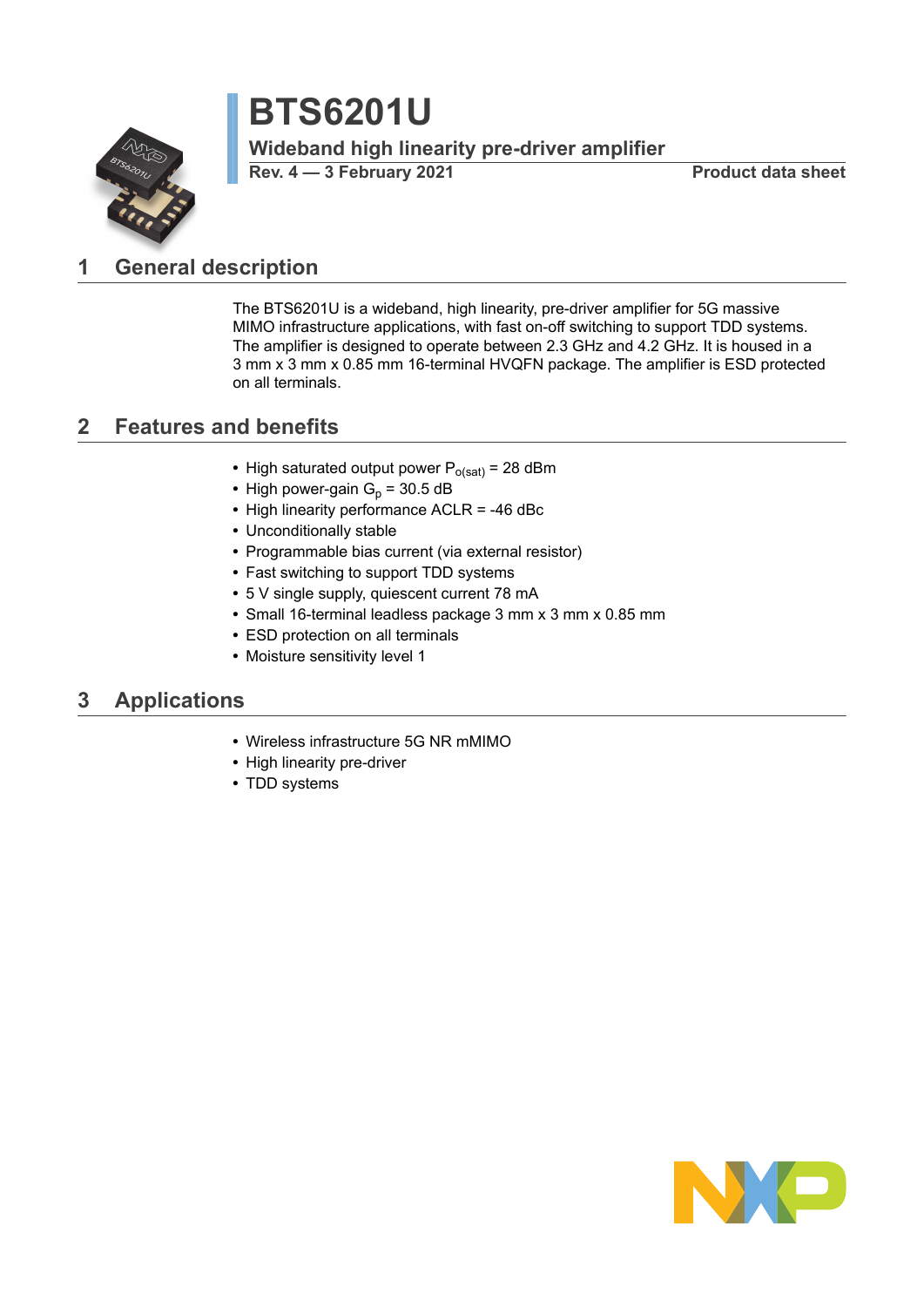#### **Wideband high linearity pre-driver amplifier**

## <span id="page-1-0"></span>**4 Quick reference data**

#### **Table 1. Quick reference data**

f = 3.5 GHz;  $V_{CC}$  = 5 V;  $T_{case}$  = 25 °C; input and output 50  $\Omega$ ;  $R_{SET}$  = 1.2 k $\Omega$ ; unless otherwise specified. Values under Min/ Max in boldface font are guaranteed by test; Values in lightface font are based on simulation or characterization.

| Symbol       | <b>Parameter</b>                  | <b>Conditions</b>                                                                                       | <b>Min</b>               | <b>Typ</b> | <b>Max</b> | <b>Unit</b> |
|--------------|-----------------------------------|---------------------------------------------------------------------------------------------------------|--------------------------|------------|------------|-------------|
| $I_{\rm CC}$ | supply current                    | ON state, $P_0$ = 15 dBm                                                                                | $\overline{\phantom{0}}$ | 95         | 115        | mA          |
|              |                                   | ON state, quiescent                                                                                     | $\overline{\phantom{a}}$ | 78         | 90         | mA          |
|              |                                   | OFF state                                                                                               | $\overline{\phantom{a}}$ |            | 1.5        | mA          |
| $G_{p}$      | power gain                        | ON state                                                                                                | 29.5                     | 30.5       | 31.5       | dB          |
|              |                                   | OFF state                                                                                               | $\overline{\phantom{a}}$ | -48        | -          | dB          |
| $P_{o(sat)}$ | saturated output power            |                                                                                                         | 27.5                     | 28         | -          | dBm         |
| <b>ACLR</b>  | adjacent channel<br>leakage ratio | CP-OFDM with 100 MHz channel BW.<br>QPSK modulation, and 60 kHz SCS, fully allocated,<br>$P_0$ = 15 dBm | $\overline{\phantom{a}}$ | -46        | $-44.5$    | dBc         |

# <span id="page-1-1"></span>**5 Ordering information**

#### **Table 2. Ordering information**

|                 | Type number Orderable part Package |             |                                              |                |  |  |
|-----------------|------------------------------------|-------------|----------------------------------------------|----------------|--|--|
|                 | number                             | <b>Name</b> | Description                                  | <b>Version</b> |  |  |
| <b>BTS6201U</b> | BTS6201UJ                          | HVQFN16     | 3 mm x 3 mm x 0.85 mm, 16 terminals no leads | SOT758-1       |  |  |

# <span id="page-1-2"></span>**6 Marking**

| Table 3. Marking   |                     |  |  |
|--------------------|---------------------|--|--|
| <b>Type number</b> | <b>Marking code</b> |  |  |
| <b>BTS6201U</b>    | 21U                 |  |  |

# <span id="page-1-3"></span>**7 Functional diagram**

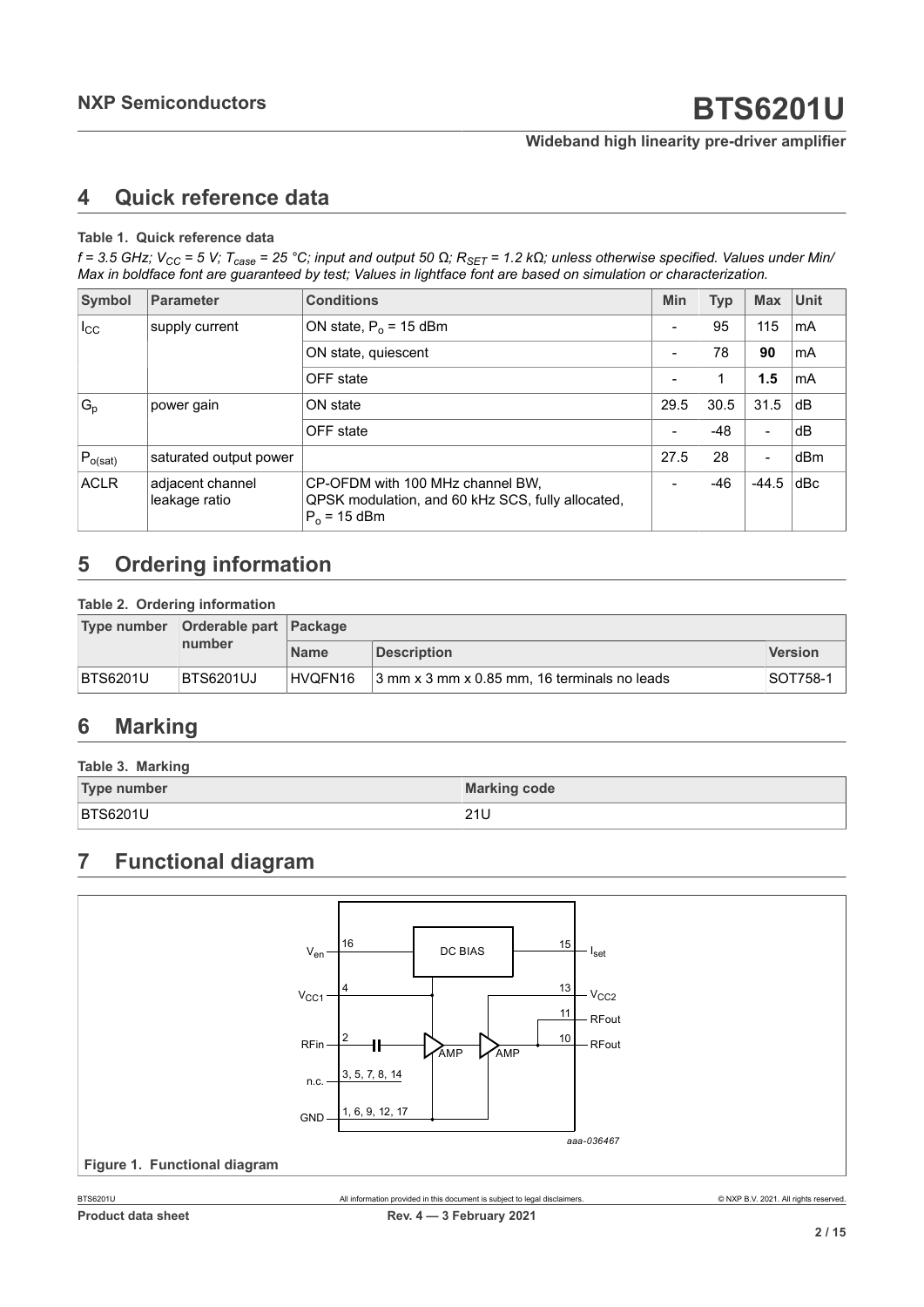#### **Wideband high linearity pre-driver amplifier**

### <span id="page-2-1"></span>**8 Pinning information**

### <span id="page-2-2"></span><span id="page-2-0"></span>**8.1 Pinning**



### <span id="page-2-3"></span>**8.2 Pin description**

#### **Table 4. Pin description**

| Symbol                                                             | Pin                  | <b>Description</b>                               |
|--------------------------------------------------------------------|----------------------|--------------------------------------------------|
| <b>GND</b>                                                         | 1, 6, 9, 12 and 17   | PCB ground                                       |
| <b>RFin</b>                                                        | 2                    | RF input                                         |
| $\left[ \begin{smallmatrix} 1 \end{smallmatrix} \right]$ 3<br>n.c. |                      | PCB ground, or connect to RFin                   |
| n.c.                                                               | $[1]$ 5, 7, 8 and 14 | PCB ground                                       |
| <b>RFout</b>                                                       | 10 and 11            | RF output; connect both to the same track        |
| $V_{CC1}$                                                          | 4                    | supply voltage                                   |
| V <sub>CC2</sub>                                                   | 13                   | supply voltage                                   |
| $I_{\text{set}}$                                                   | 15                   | current set; connect to external resistor        |
| $\mathsf{V}_{\mathsf{en}}$                                         | 16                   | voltage enable; LOW = OFF state; HIGH = ON state |

[1] n.c. means that pin is not connected inside package

# <span id="page-2-4"></span>**9 Functional description**

#### **Table 5. Shutdown control**

| $V_{en}$    | voltage applied at pin V <sub>en</sub> | <b>State</b> | <b>Condition</b>                  |
|-------------|----------------------------------------|--------------|-----------------------------------|
| <b>LOW</b>  | $0 < V (V_{en}) < V_{IL(max)}$         | <b>OFF</b>   | bias active, amplifier not active |
| <b>HIGH</b> | $V_{H(min)} < V (V_{en}) < V_{H(max)}$ | <b>ON</b>    | bias active, amplifier active     |

[1]  $V_{en}$  can only be made HIGH, after supply voltage has been applied to pin  $V_{CG1}$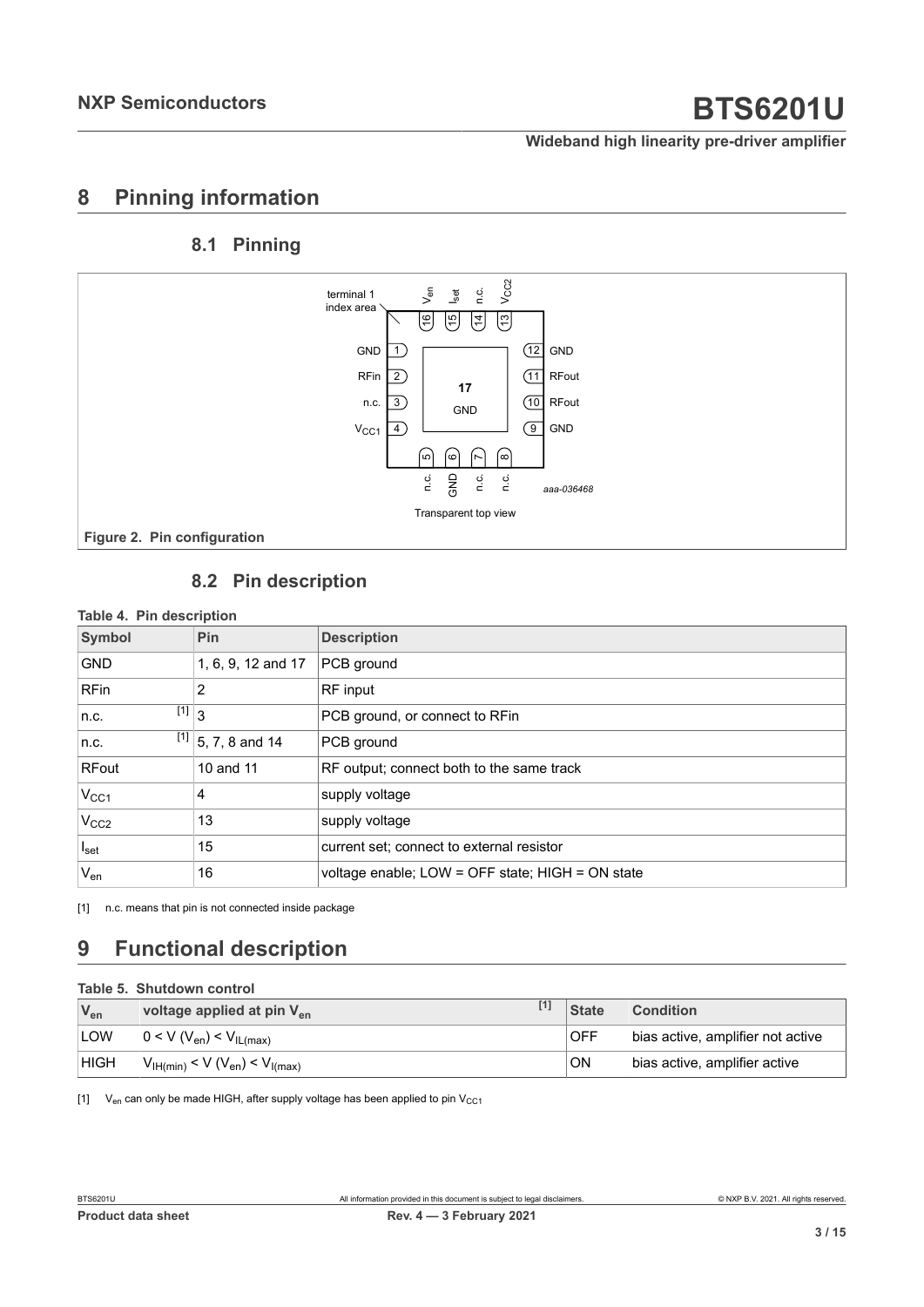**Wideband high linearity pre-driver amplifier**

# <span id="page-3-2"></span><span id="page-3-1"></span><span id="page-3-0"></span>**10 Limiting values**

#### **Table 6. Limiting values**

*In accordance with the Absolute Maximum Rating System (IEC 60134).*

| Symbol                      | <b>Parameter</b>                   | <b>Conditions</b>                                                           | Min                      | <b>Max</b> | <b>Unit</b>  |
|-----------------------------|------------------------------------|-----------------------------------------------------------------------------|--------------------------|------------|--------------|
| $V_{CC}$                    | supply voltage                     |                                                                             | $-0.3$                   | 6          | V            |
| $V_{en}$                    | enable voltage                     |                                                                             | $-0.3$                   | 4          | V            |
| $V_{I(self)}$               | current set voltage                |                                                                             | $-0.3$                   | 4          | V            |
| $P_{i(RF)CW}$               | continuous waveform RF input power | ON state, OFF state                                                         | $\overline{\phantom{a}}$ | 10         | dBm          |
| $T_{\text{stg}}$            | storage temperature                |                                                                             | $-40$                    | 150        | $^{\circ}$ C |
| $\mathsf{T}_j$              | junction temperature               |                                                                             | $\blacksquare$           | 150        | $^{\circ}$ C |
| P                           | power dissipation                  | $[1]$<br>$T_{\text{case}} \leq 105 \text{ °C}$                              | $\overline{\phantom{0}}$ | 900        | mW           |
| $\mathsf{V}_{\mathsf{ESD}}$ | electrostatic discharge voltage    | Human Body Model (HBM) According to<br>ANSI/ESDA/JEDEC standard JS-001      | $\overline{\phantom{a}}$ | $+/-2$     | kV           |
|                             |                                    | Charged Device Model (CDM); According to<br>ANSI/ESDA/JEDEC standard JS-002 | $\blacksquare$           | $+/-1$     | kV           |

[1] Case is ground solder pad.

# <span id="page-3-3"></span>**11 Recommended operating conditions**

#### **Table 7. Recommended operating conditions**

| Symbol            | <b>Parameter</b>         | <b>Conditions</b> | Min   | <b>Typ</b>               | <b>Max</b> | Unit        |
|-------------------|--------------------------|-------------------|-------|--------------------------|------------|-------------|
| $V_{\rm CC}$      | supply voltage           | $[1]$             | 4.75  | 5                        | 5.25       | V           |
| V <sub>IL</sub>   | LOW-level input voltage  |                   | 0     | -                        | 0.6        | v           |
| V <sub>IH</sub>   | HIGH-level input voltage |                   | 1.2   | $\overline{\phantom{0}}$ | 3.6        | ν           |
| $V_{I(max)}$      | maximum input voltage    |                   |       | $\overline{\phantom{0}}$ | 3.6        |             |
| $Z_0$             | characteristic impedance |                   | -     | 50                       | $\,$       | Ω           |
| l <sub>case</sub> | case temperature         |                   | $-40$ | $\overline{\phantom{0}}$ | 105        | $^{\circ}C$ |

[1]  $V_{CC}$  must be applied to pin  $V_{CC1}$  before, or at the same time as applying  $V_{CC}$  to pin  $V_{CC2}$ 

# <span id="page-3-4"></span>**12 Thermal characteristics**

#### **Table 8. Thermal characteristics**

| <b>Symbol</b>           | <b>Parameter</b>                     | <b>Conditions</b> | <b>Tyn</b> | Unit |
|-------------------------|--------------------------------------|-------------------|------------|------|
| $R_{th(j\text{-case})}$ | liunction to case thermal resistance | [1] [2]           | 50         | K/W  |

[1] Case is ground solder pad.<br>[2] Thermal resistance determ

Thermal resistance determined with device mounted, and device bottom case kept at constant temperature.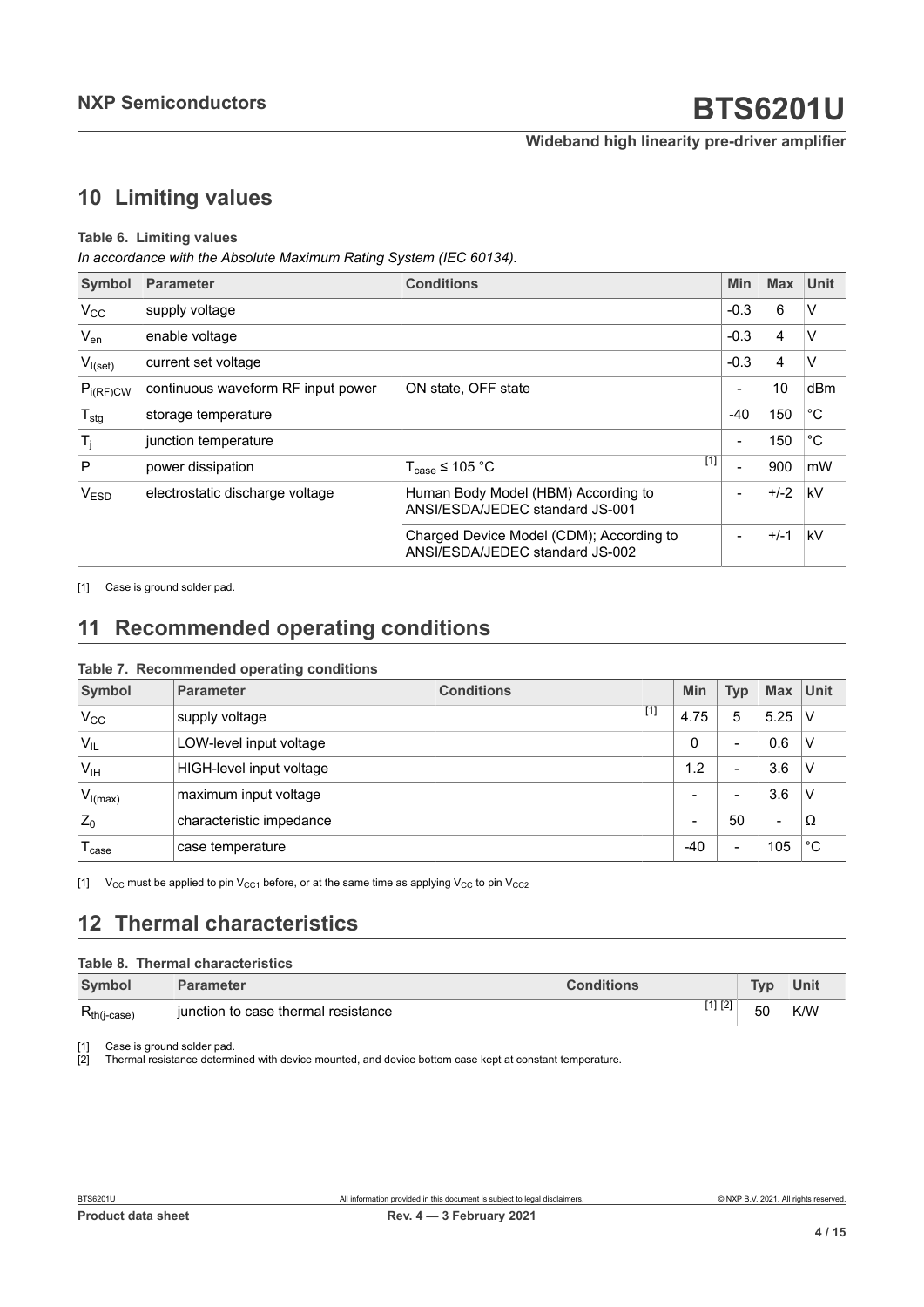### **Wideband high linearity pre-driver amplifier**

# <span id="page-4-1"></span><span id="page-4-0"></span>**13 Characteristics**

#### **Table 9. Characteristics**

f = 3.5 GHz; V<sub>CC</sub> = 5 V; T<sub>case</sub> = 25 °C; input and output 50 Ω; R<sub>bias</sub> = 1.2 kΩ; unless otherwise specified. Values under Min/ Max in boldface font are guaranteed by test; Values in lightface font are based on simulation or characterization.

| <b>Symbol</b>     | <b>Parameter</b>                           | <b>Conditions</b>                                                                                    | <b>Min</b>     | <b>Typ</b>        | <b>Max</b>               | <b>Unit</b> |
|-------------------|--------------------------------------------|------------------------------------------------------------------------------------------------------|----------------|-------------------|--------------------------|-------------|
| $I_{\rm CC}$      | supply current                             | ON state, $P_0$ = 15 dBm                                                                             | $\overline{a}$ | 95                | 115                      | $mA$        |
|                   |                                            | ON state, quiescent                                                                                  | $\blacksquare$ | 78                | 90                       | mA          |
|                   |                                            | OFF state                                                                                            |                | $\mathbf{1}$      | 1.5                      | mA          |
| $G_p$             | power gain                                 | ON state                                                                                             | 29.5           | 30.5              | 31.5                     | dB          |
|                   |                                            | OFF state                                                                                            |                | $-48$             | $\frac{1}{2}$            | dВ          |
| G <sub>flat</sub> | gain flatness                              | 2.3 GHz to 2.7 GHz                                                                                   | $\overline{a}$ | 0.7               | $\overline{\phantom{a}}$ | dB          |
|                   |                                            | 3.3 GHz to 3.8 GHz                                                                                   | $\blacksquare$ | $\mathbf{1}$      | $\blacksquare$           | dВ          |
| $t_{d(grp)}$      | group delay                                | 2.3 GHz to 2.7 GHz                                                                                   | $\overline{a}$ | 0.3               | $\overline{a}$           | ns          |
|                   | time                                       | 3.3 GHz to 3.8 GHz                                                                                   |                | 0.3               | $\overline{\phantom{0}}$ | ns          |
| $P_{o(sat)}$      | saturated<br>output power                  | $\overline{[1]}$<br>3 dB gain compression                                                            | 27.5           | 28                |                          | dBm         |
| $P_{L(1dB)}$      | output power<br>at1 dB gain<br>compression |                                                                                                      | 26.5           | 27                | $\overline{a}$           | dBm         |
| IP3 <sub>o</sub>  | output third-<br>order intercept<br>point  | 2-tone; tone spacing = 100 MHz; $P_0$ = 15 dBm                                                       | 34             | 35                | $\overline{a}$           | dBm         |
| RL <sub>i</sub>   | input return loss                          |                                                                                                      | $\blacksquare$ | 17                | $\overline{a}$           | dB          |
| RL <sub>o</sub>   | output return<br>loss                      |                                                                                                      |                | $12 \overline{ }$ |                          | dВ          |
| $ISL_r$           | reverse<br>isolation                       |                                                                                                      |                | 45                | $\overline{a}$           | dВ          |
| <b>NF</b>         | noise figure                               | [1]                                                                                                  | $\overline{a}$ | 3.4               | 3.5                      | dB          |
| $t_{s(pon)}$      | power-on<br>settling time                  | V <sub>en</sub> from LOW to HIGH to output power reaching 90 % of<br>final power                     | $\blacksquare$ | 0.18              |                          | μs          |
| $t_{s(poff)}$     | power-off<br>settling time                 | V <sub>en</sub> from HIGH to LOW to output power reaching 10 %<br>below initial power                | $\blacksquare$ | 0.1               | $\overline{a}$           | μs          |
| K                 | Rollett stability<br>factor                | 1 MHz to 15 GHz                                                                                      | $\overline{c}$ | $\overline{a}$    |                          |             |
| <b>ACLR</b>       | adjacent<br>channel<br>leakage ratio       | CP-OFDM with 100 MHz channel BW, QPSK modulation,<br>and 60 kHz SCS, fully allocated, $P_0$ = 15 dBm | $\overline{a}$ | $-46$             | $-44.5$ dBc              |             |

[1] Connector and Printed-Circuit Board (PCB) losses have been de-embedded.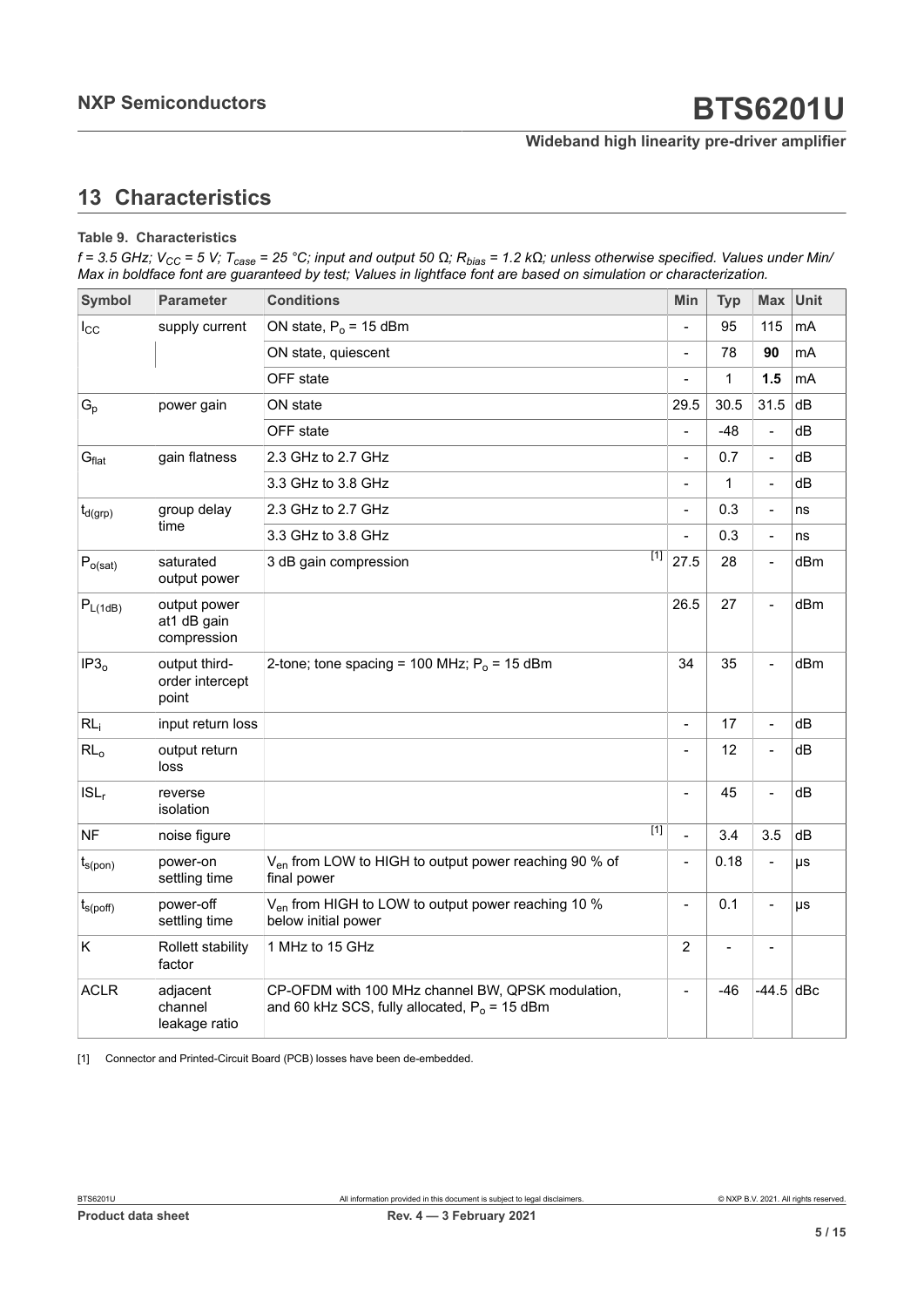#### **Wideband high linearity pre-driver amplifier**

# <span id="page-5-3"></span><span id="page-5-2"></span>**14 Application information**

<span id="page-5-1"></span>

#### <span id="page-5-0"></span>**Table 10. List of components**

*See* [figure 16](#page-5-1) *for schematics.*

| <b>Component</b>            | <b>Description</b> | Value     | <b>Remarks</b>             |
|-----------------------------|--------------------|-----------|----------------------------|
| $C_{in}$                    | capacitor          | 18pF      | in a 50 $\Omega$ PCB track |
| $C_{\text{out}}$            | capacitor          | 18pF      | in a 50 $\Omega$ PCB track |
| $ C11$ , and $C21$          | capacitor          | 10nF      |                            |
| $[1]$<br>$ C12$ , and $C22$ | capacitor          | $1 \mu F$ |                            |
| <b>RSET</b>                 | resistor           | 1.2 KQ    | default                    |

[1] placement of C12, and C22 is optional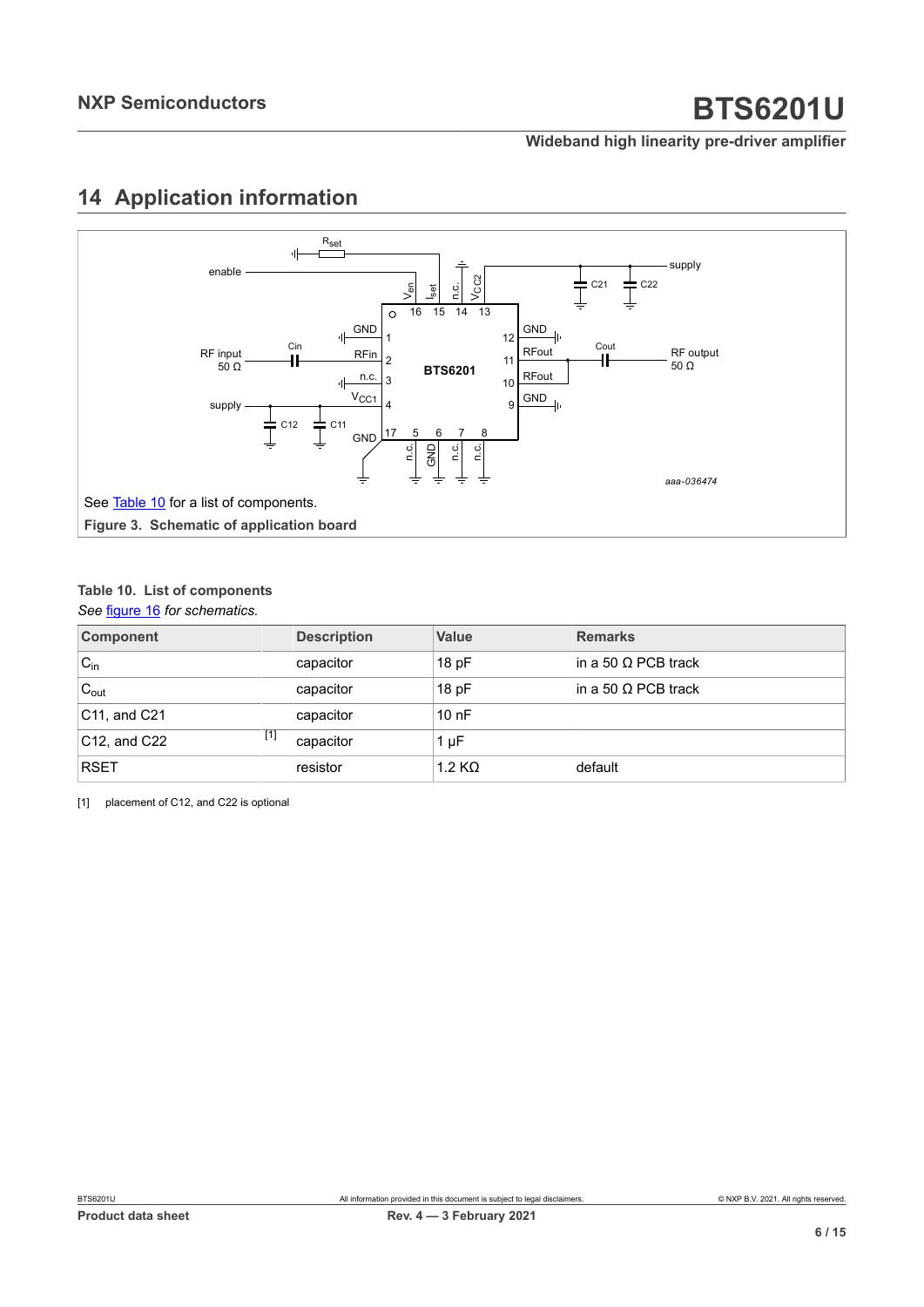#### **Wideband high linearity pre-driver amplifier**

# <span id="page-6-0"></span>**15 Graphics**

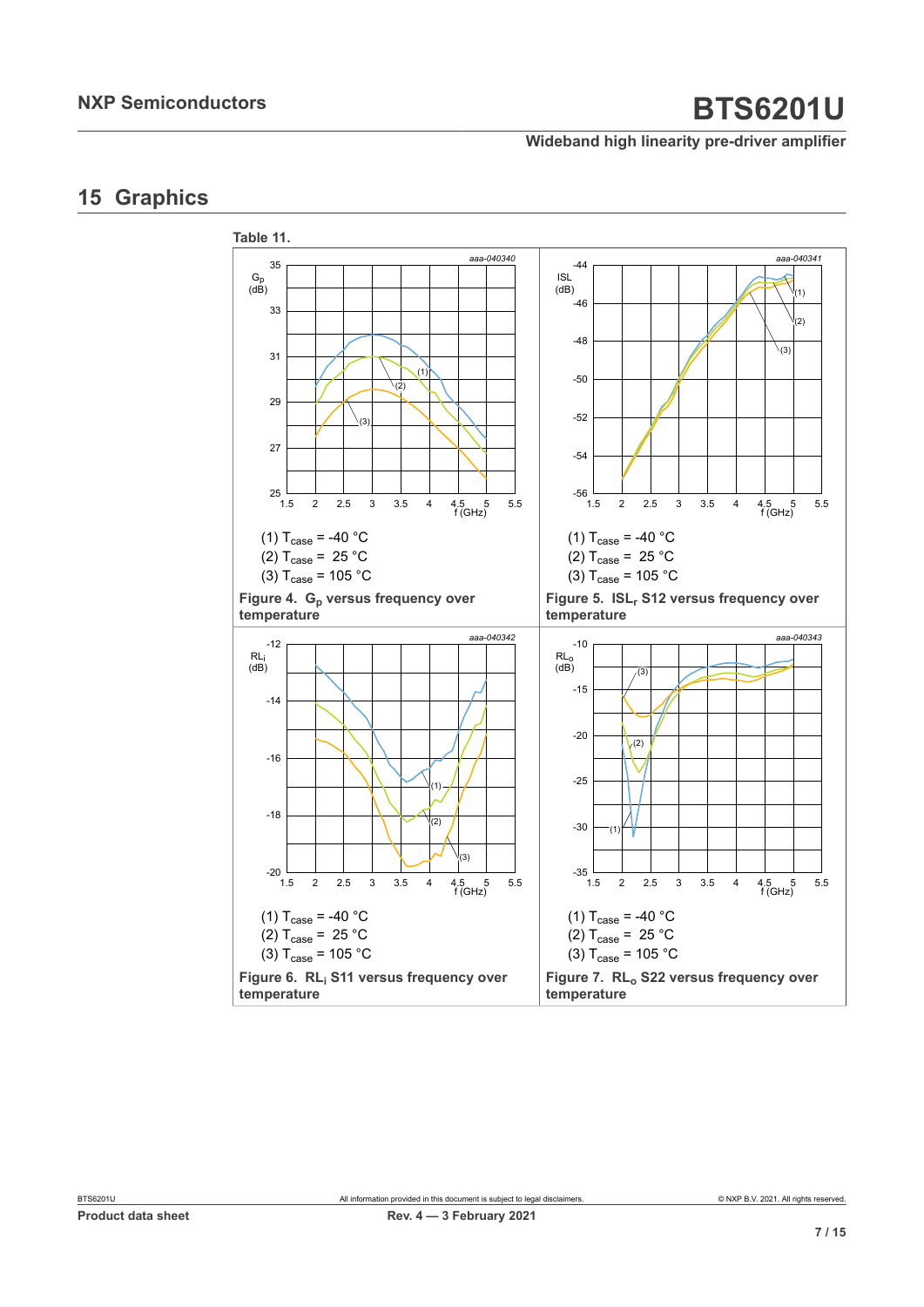#### **Wideband high linearity pre-driver amplifier**

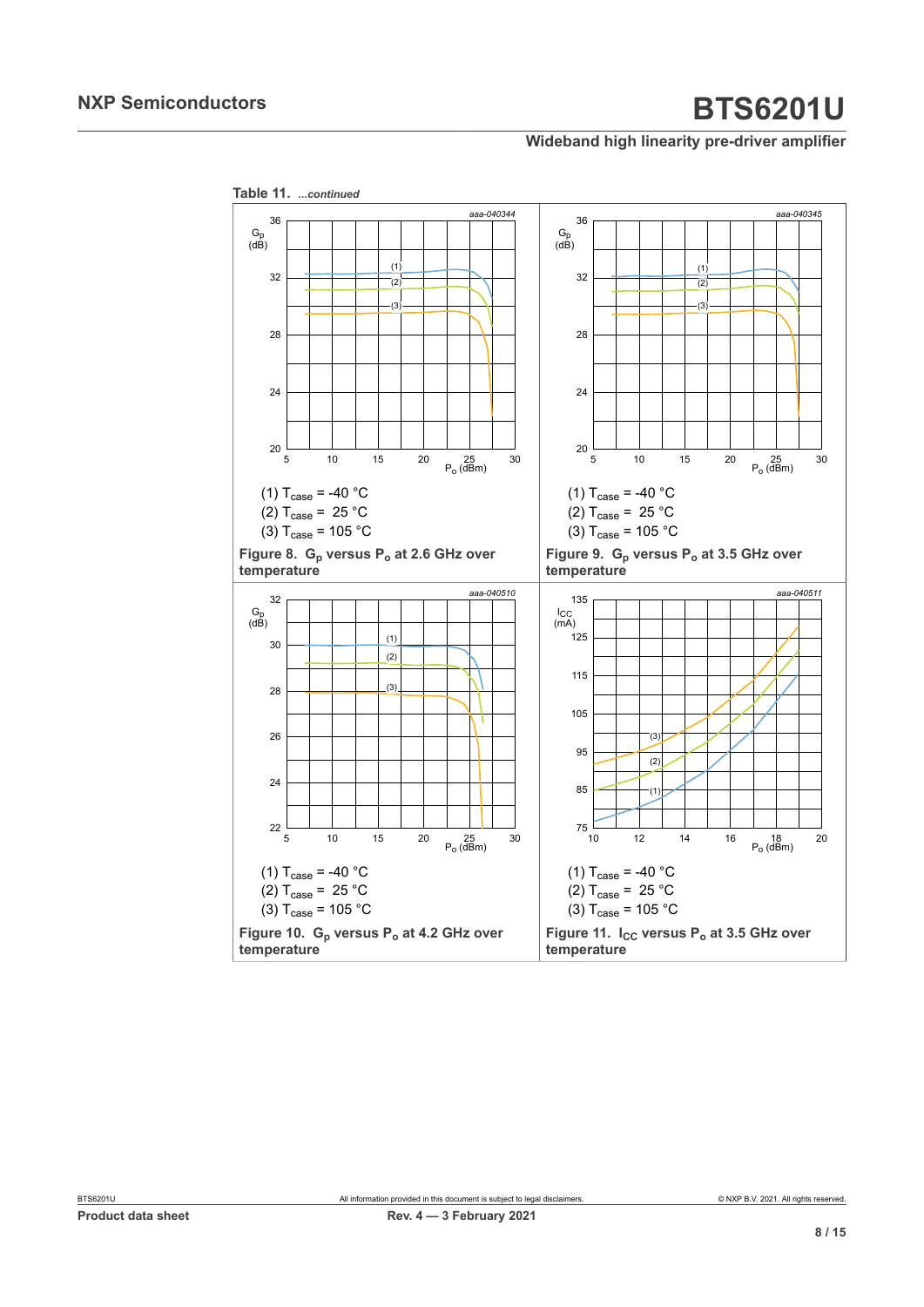**Wideband high linearity pre-driver amplifier**



**Product data sheet Rev. A Rev. 4 —** 3 **February** 2021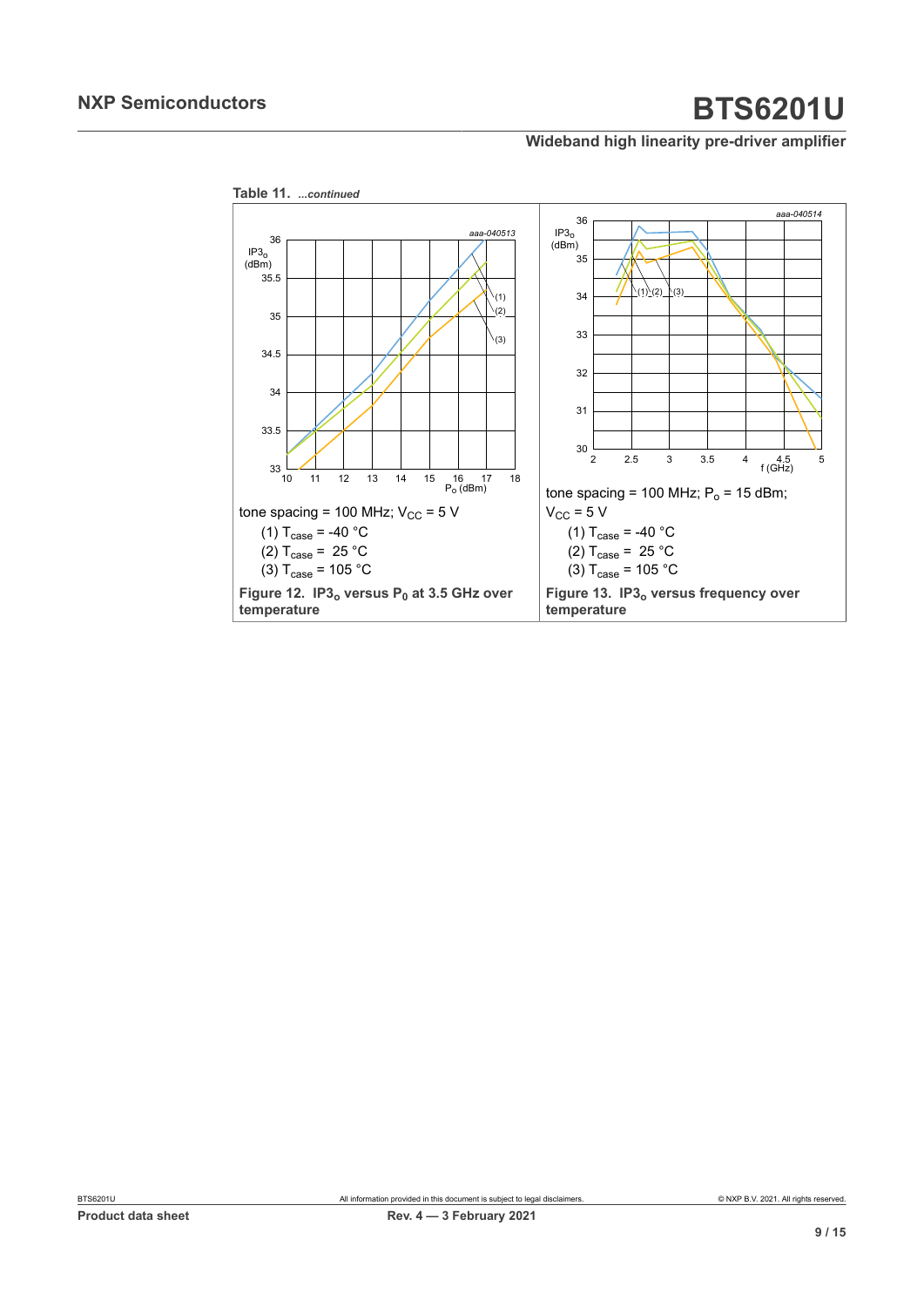#### **Wideband high linearity pre-driver amplifier**

## <span id="page-9-0"></span>**16 Package outline**

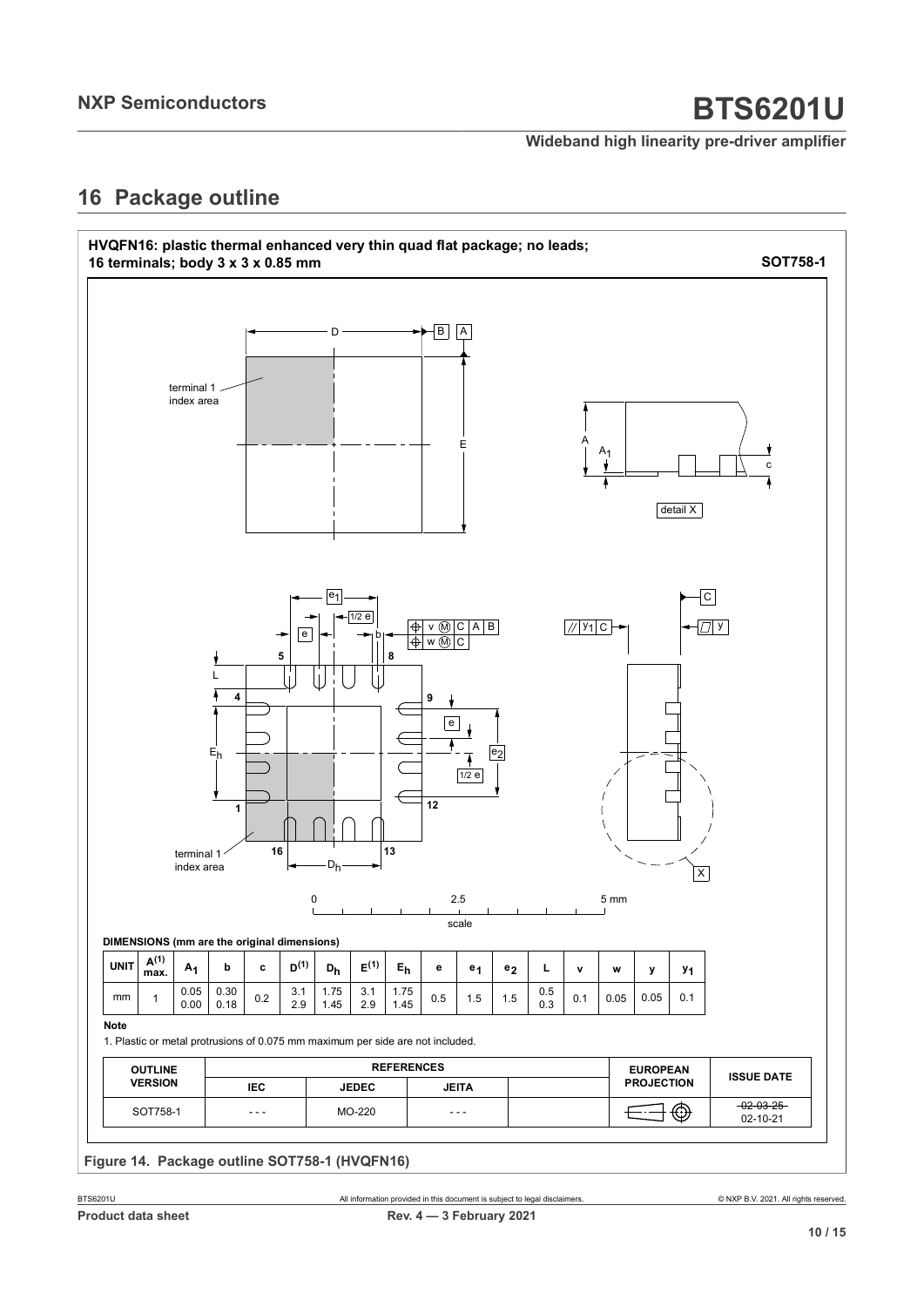#### **Wideband high linearity pre-driver amplifier**

<span id="page-10-0"></span>

### **16.1 Footprint and solder information**

**Figure 15. Footprint information**

# <span id="page-10-1"></span>**17 Handling information**

#### **CAUTION**



This device is sensitive to ElectroStatic Discharge (ESD). Observe precautions for handling electrostatic sensitive devices. Such precautions are described in the *ANSI/ESD S20.20, IEC/ST 61340-5, JESD625-A* or equivalent standards.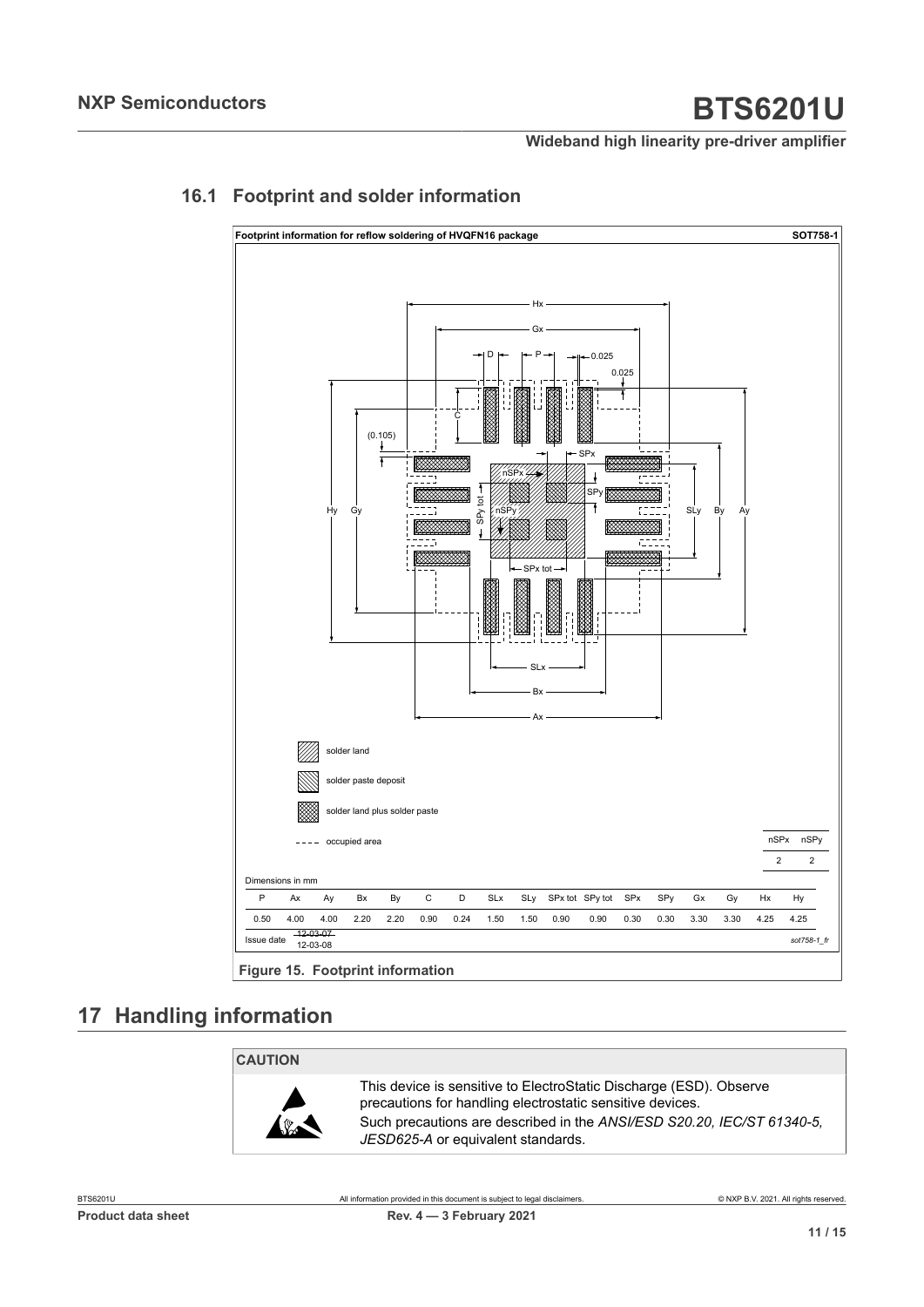**Wideband high linearity pre-driver amplifier**

# <span id="page-11-0"></span>**18 Abbreviations**

|                | <b>Table 12. Abbreviations</b>                           |  |  |  |  |
|----------------|----------------------------------------------------------|--|--|--|--|
| Acronym        | <b>Description</b>                                       |  |  |  |  |
| 5G NR          | 5 <sup>th</sup> generation new radio                     |  |  |  |  |
| <b>ACLR</b>    | adjacent channel leakage ratio                           |  |  |  |  |
| <b>CP-OFDM</b> | cyclic prefix orthogonal frequency division multiplexing |  |  |  |  |
| <b>ESD</b>     | electrostatic discharge                                  |  |  |  |  |
| mMIMO          | massive multiple-input multiple-output                   |  |  |  |  |
| <b>PA</b>      | power amplifier                                          |  |  |  |  |
| <b>RF</b>      | radio frequency                                          |  |  |  |  |
| <b>TDD</b>     | time-division duplexing                                  |  |  |  |  |

# <span id="page-11-1"></span>**19 Revision history**

| <b>Table 13. Revision history</b> |                                                                             |                                                                                                                                                                                                                                                                                                                                                                                                                                                                                                         |                  |                   |  |
|-----------------------------------|-----------------------------------------------------------------------------|---------------------------------------------------------------------------------------------------------------------------------------------------------------------------------------------------------------------------------------------------------------------------------------------------------------------------------------------------------------------------------------------------------------------------------------------------------------------------------------------------------|------------------|-------------------|--|
| <b>Document ID</b>                | Release date                                                                | Data sheet status                                                                                                                                                                                                                                                                                                                                                                                                                                                                                       | Change<br>notice | <b>Supersedes</b> |  |
| BTS6201UV.4                       | 20210203                                                                    | Product data sheet                                                                                                                                                                                                                                                                                                                                                                                                                                                                                      |                  | BTS6201UV.3       |  |
| modification                      |                                                                             | • changed security status to Public                                                                                                                                                                                                                                                                                                                                                                                                                                                                     |                  |                   |  |
| BTS6201UV.3                       | 20210129                                                                    | Product data sheet                                                                                                                                                                                                                                                                                                                                                                                                                                                                                      |                  | BTS6201UV.2.1     |  |
| modification                      | • added graphics                                                            | • changed Min, Typ, and Max values on some parameters<br>• added remark: Values under Min/Max in boldface font are guaranteed by test; Values in lightface<br>font are based on simulation or characterization. to the description at the tables on Quick<br>reference, and characteristics<br>• removed VRF <sub>in</sub> , and VRF <sub>out</sub> from Limiting values table<br>• changed remark, and footnote for C12, and C22 in list of components table<br>• changed status to Product data sheet |                  |                   |  |
| BTS6201UV.2.1                     | 20201012                                                                    | Preliminary data sheet                                                                                                                                                                                                                                                                                                                                                                                                                                                                                  |                  | BTS6201UV.2       |  |
| modification                      | • added marking                                                             |                                                                                                                                                                                                                                                                                                                                                                                                                                                                                                         |                  |                   |  |
| BTS6201UV.2                       | 20201002                                                                    | Preliminary data sheet                                                                                                                                                                                                                                                                                                                                                                                                                                                                                  |                  | BTS6201UV.1.1     |  |
| modification                      | • changed status to Preliminary<br>• added footprint and solder information |                                                                                                                                                                                                                                                                                                                                                                                                                                                                                                         |                  |                   |  |
| BTS6201UV.1.1                     | 20200716                                                                    | Objective data sheet                                                                                                                                                                                                                                                                                                                                                                                                                                                                                    |                  | BTS6201UV.1       |  |
| modification                      | • updated some typical values to the latest validation results              |                                                                                                                                                                                                                                                                                                                                                                                                                                                                                                         |                  |                   |  |
| BTS6201UV.1                       | 20200401                                                                    | Objective data sheet                                                                                                                                                                                                                                                                                                                                                                                                                                                                                    |                  |                   |  |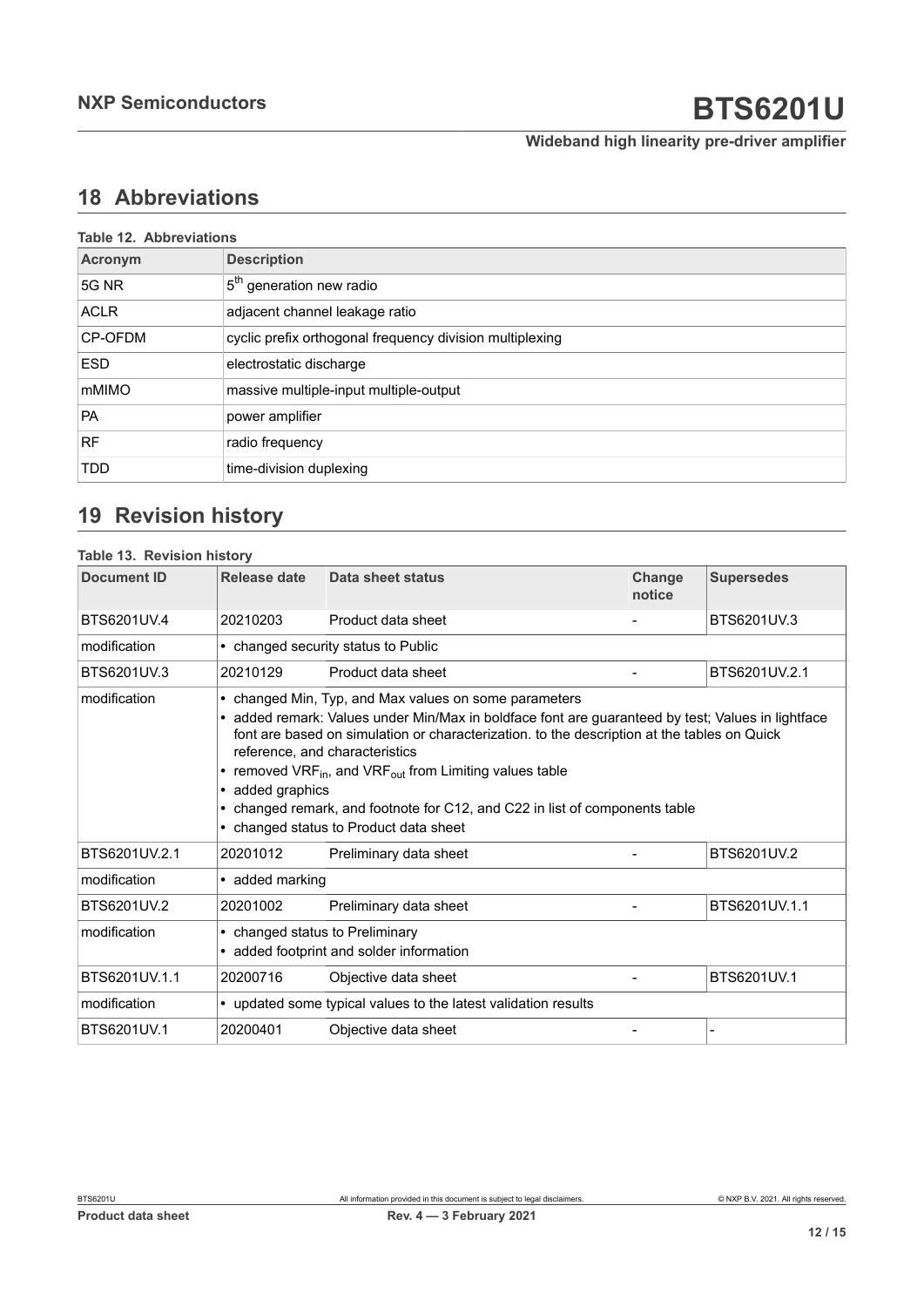#### **Wideband high linearity pre-driver amplifier**

# <span id="page-12-0"></span>**20 Legal information**

### **20.1 Data sheet status**

| Document status <sup>[1][2]</sup> | Product status <sup>[3]</sup> | <b>Definition</b>                                                                        |  |
|-----------------------------------|-------------------------------|------------------------------------------------------------------------------------------|--|
| Objective [short] data sheet      | Development                   | This document contains data from the objective specification for product<br>development. |  |
| Preliminary [short] data sheet    | Qualification                 | This document contains data from the preliminary specification.                          |  |
| Product [short] data sheet        | Production                    | This document contains the product specification.                                        |  |

[1] Please consult the most recently issued document before initiating or completing a design.<br>[2] The term 'short data sheet' is explained in section "Definitions".

t :<br>[2] The term 'short data sheet' is explained in section "Definitions".<br>[3] The product status of device(s) described in this document may

The product status of device(s) described in this document may have changed since this document was published and may differ in case of multiple devices. The latest product status information is available on the Internet at URL http://www.nxp.com.

### **20.2 Definitions**

**Draft** — A draft status on a document indicates that the content is still under internal review and subject to formal approval, which may result in modifications or additions. NXP Semiconductors does not give any representations or warranties as to the accuracy or completeness of information included in a draft version of a document and shall have no liability for the consequences of use of such information.

**Short data sheet** — A short data sheet is an extract from a full data sheet with the same product type number(s) and title. A short data sheet is intended for quick reference only and should not be relied upon to contain detailed and full information. For detailed and full information see the relevant full data sheet, which is available on request via the local NXP Semiconductors sales office. In case of any inconsistency or conflict with the short data sheet, the full data sheet shall prevail.

**Product specification** — The information and data provided in a Product data sheet shall define the specification of the product as agreed between NXP Semiconductors and its customer, unless NXP Semiconductors and customer have explicitly agreed otherwise in writing. In no event however, shall an agreement be valid in which the NXP Semiconductors product is deemed to offer functions and qualities beyond those described in the Product data sheet.

### **20.3 Disclaimers**

**Limited warranty and liability** — Information in this document is believed to be accurate and reliable. However, NXP Semiconductors does not give any representations or warranties, expressed or implied, as to the accuracy or completeness of such information and shall have no liability for the consequences of use of such information. NXP Semiconductors takes no responsibility for the content in this document if provided by an information source outside of NXP Semiconductors. In no event shall NXP Semiconductors be liable for any indirect, incidental, punitive, special or consequential damages (including - without limitation - lost profits, lost savings, business interruption, costs related to the removal or replacement of any products or rework charges) whether or not such damages are based on tort (including negligence), warranty, breach of contract or any other legal theory. Notwithstanding any damages that customer might incur for any reason whatsoever, NXP Semiconductors' aggregate and cumulative liability towards customer for the products described herein shall be limited in accordance with the Terms and conditions of commercial sale of NXP **Semiconductors** 

**Right to make changes** — NXP Semiconductors reserves the right to make changes to information published in this document, including without limitation specifications and product descriptions, at any time and without

notice. This document supersedes and replaces all information supplied prior to the publication hereof.

**Suitability for use** — NXP Semiconductors products are not designed, authorized or warranted to be suitable for use in life support, life-critical or safety-critical systems or equipment, nor in applications where failure or malfunction of an NXP Semiconductors product can reasonably be expected to result in personal injury, death or severe property or environmental damage. NXP Semiconductors and its suppliers accept no liability for inclusion and/or use of NXP Semiconductors products in such equipment or applications and therefore such inclusion and/or use is at the customer's own risk.

**Applications** — Applications that are described herein for any of these products are for illustrative purposes only. NXP Semiconductors makes no representation or warranty that such applications will be suitable for the specified use without further testing or modification. Customers are responsible for the design and operation of their applications and products using NXP Semiconductors products, and NXP Semiconductors accepts no liability for any assistance with applications or customer product design. It is customer's sole responsibility to determine whether the NXP Semiconductors product is suitable and fit for the customer's applications and products planned, as well as for the planned application and use of customer's third party customer(s). Customers should provide appropriate design and operating safeguards to minimize the risks associated with their applications and products. NXP Semiconductors does not accept any liability related to any default, damage, costs or problem which is based on any weakness or default in the customer's applications or products, or the application or use by customer's third party customer(s). Customer is responsible for doing all necessary testing for the customer's applications and products using NXP Semiconductors products in order to avoid a default of the applications and the products or of the application or use by customer's third party customer(s). NXP does not accept any liability in this respect

**Limiting values** — Stress above one or more limiting values (as defined in the Absolute Maximum Ratings System of IEC 60134) will cause permanent damage to the device. Limiting values are stress ratings only and (proper) operation of the device at these or any other conditions above those given in the Recommended operating conditions section (if present) or the Characteristics sections of this document is not warranted. Constant or repeated exposure to limiting values will permanently and irreversibly affect the quality and reliability of the device.

**Terms and conditions of commercial sale** — NXP Semiconductors products are sold subject to the general terms and conditions of commercial sale, as published at http://www.nxp.com/profile/terms, unless otherwise agreed in a valid written individual agreement. In case an individual agreement is concluded only the terms and conditions of the respective agreement shall apply. NXP Semiconductors hereby expressly objects to applying the customer's general terms and conditions with regard to the purchase of NXP Semiconductors products by customer.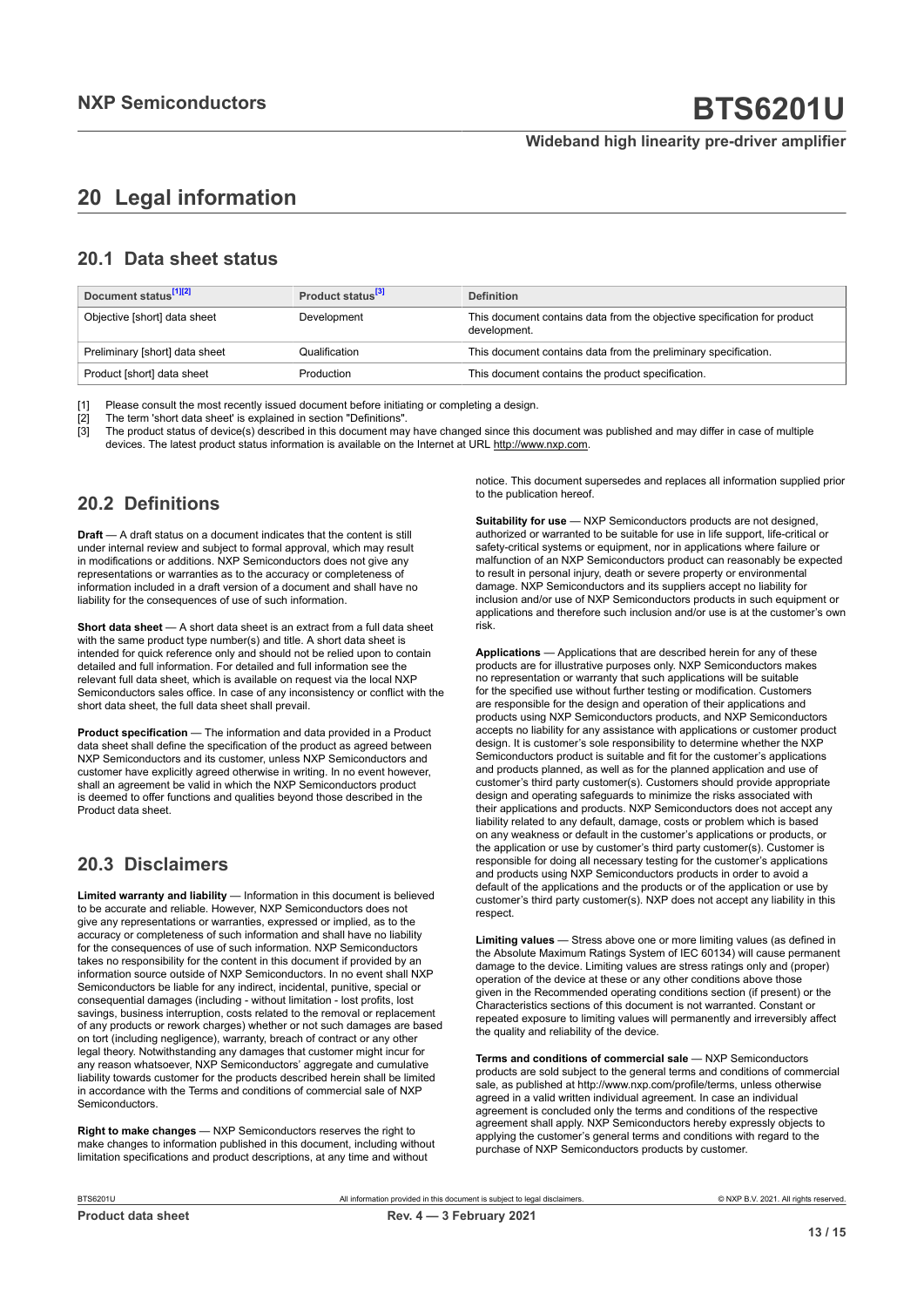#### **Wideband high linearity pre-driver amplifier**

**No offer to sell or license** — Nothing in this document may be interpreted or construed as an offer to sell products that is open for acceptance or the grant, conveyance or implication of any license under any copyrights, patents or other industrial or intellectual property rights.

**Quick reference data** — The Quick reference data is an extract of the product data given in the Limiting values and Characteristics sections of this document, and as such is not complete, exhaustive or legally binding.

**Export control** — This document as well as the item(s) described herein may be subject to export control regulations. Export might require a prior authorization from competent authorities.

**Non-automotive qualified products** — Unless this data sheet expressly states that this specific NXP Semiconductors product is automotive qualified, the product is not suitable for automotive use. It is neither qualified nor tested in accordance with automotive testing or application requirements. NXP Semiconductors accepts no liability for inclusion and/or use of nonautomotive qualified products in automotive equipment or applications. In the event that customer uses the product for design-in and use in automotive applications to automotive specifications and standards, customer (a) shall use the product without NXP Semiconductors' warranty of the product for such automotive applications, use and specifications, and (b) whenever customer uses the product for automotive applications beyond NXP Semiconductors' specifications such use shall be solely at customer's own risk, and (c) customer fully indemnifies NXP Semiconductors for any liability, damages or failed product claims resulting from customer design and use of the product for automotive applications beyond NXP Semiconductors' standard warranty and NXP Semiconductors' product specifications.

**Translations** — A non-English (translated) version of a document is for reference only. The English version shall prevail in case of any discrepancy between the translated and English versions.

**Security** — Customer understands that all NXP products may be subject to unidentified or documented vulnerabilities. Customer is responsible for the design and operation of its applications and products throughout their lifecycles to reduce the effect of these vulnerabilities on customer's applications and products. Customer's responsibility also extends to other open and/or proprietary technologies supported by NXP products for use in customer's applications. NXP accepts no liability for any vulnerability. Customer should regularly check security updates from NXP and follow up appropriately. Customer shall select products with security features that best meet rules, regulations, and standards of the intended application and make the ultimate design decisions regarding its products and is solely responsible for compliance with all legal, regulatory, and security related requirements concerning its products, regardless of any information or support that may be provided by NXP. NXP has a Product Security Incident Response Team (PSIRT) (reachable at PSIRT@nxp.com) that manages the investigation, reporting, and solution release to security vulnerabilities of NXP products.

### **20.4 Trademarks**

Notice: All referenced brands, product names, service names and trademarks are the property of their respective owners.

**NXP** — wordmark and logo are trademarks of NXP B.V.